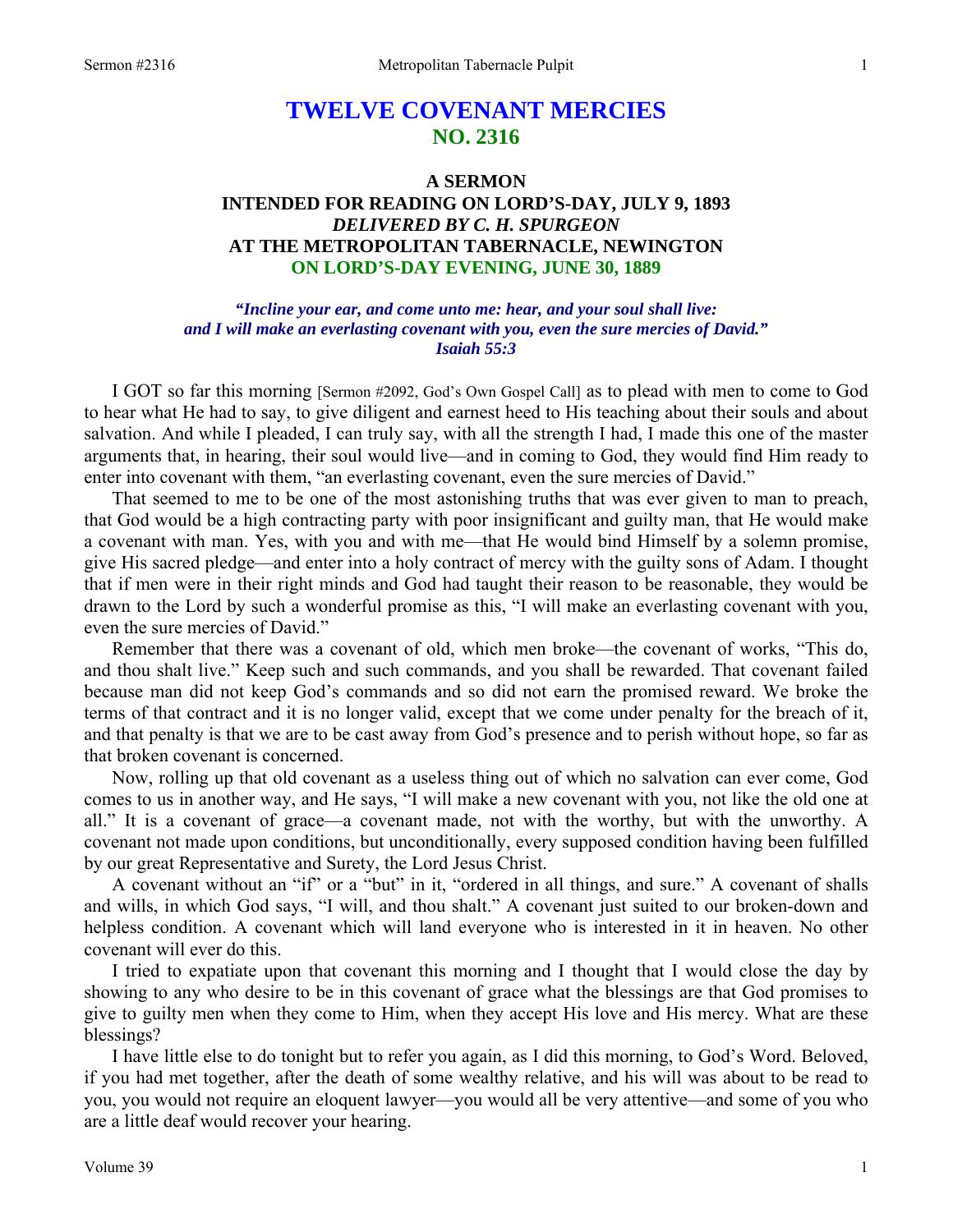An important question would be, "What has he left?" A still more important inquiry would be, "What has he left to me?" Well, I want you to feel tonight that you do not need an eloquent preacher—I am only going to read God's will to you, His covenant, which is virtually the testament or will of Christ, and all that you have to do is to listen and say, "What has He left? What has He bequeathed to me? What does He covenant to give to me?"

And remember that, whoever you may be, if you are willing to be saved by grace, you may be saved by grace. If you give up all hope of being saved anyhow else, you may be saved by the free mercy and love of God. "If ye be willing and obedient, ye shall eat the good of the land." If you come and take Christ to be your Savior, then all the promises of God, which in Him are yea, and in Him Amen, are made to you. If you take Him, you take all that is in the covenant, for He is the covenant. Embodied in Himself is the whole covenant of grace and He who has Christ has all it contains.

I am going to point you to some of the passages in which we have this covenant written out at length. I shall not say much upon any item, but I shall refer you to twelve wonderful mercies of the covenant of grace. Will you kindly look in your Bibles at the prophecy of Jeremiah, chapter thirty-one, verse thirty-four?

There is no music more sweet to me than the rustle of your Bibles. I sometimes preach, nay, I frequently preach when I may read what I like and nobody follows me to see if I quote correctly. I have been inclined to buy you wheelbarrows, so that you may bring your Bibles to chapel in them, since many of you do not seem to have any here. What is the best way of hearing the Word? Is it not to search and see whether what the preacher says is really according to the Word of God?

**I.** One of the first mercies of the covenant is SAVING KNOWLEDGE.

Turn to Jeremiah thirty-one, and let us begin to read at verse thirty-one—"Behold, the days come, saith the LORD, that I will make a new covenant with the house of Israel, and with the house of Judah: not according to the covenant that I made with their fathers in the day that I took them by the hand to bring them out of the land of Egypt; which my covenant they brake, although I was an husband unto them, saith the LORD: but this shall be the covenant that I will make with the house of Israel; after those days, saith the LORD, I will put my law in their inward parts, and write it in their hearts; and will be their God, and they shall be my people. And they shall teach no more every man his neighbour, and every man his brother, saying, Know the LORD: for they shall all know me, from the least of them unto the greatest of them, saith the LORD." There is one of the first blessings of the covenant of grace saving knowledge.

Man by nature knows not God. He does not want to know God, and when he is aroused to think of God at all, God seems a great mystery, a being invisible, unreachable—and the man says, "Who shall make me to know God?" He reads his Bible, it may be, and even that he does not understand. He hears the preacher, but the Lord's servant seems to talk a jargon which the unconverted man cannot comprehend.

Brethren, there is no knowing God except through God. The man's neighbor cannot teach him, even though he may attempt it. Though he may say, "Know the Lord," yet he cannot give knowledge of God. By nature, our eyes are blinded—we cannot see. You may hold even the electric light to a blind man's sightless orbs, but it will not give him sight. Blind Bartimaeus saw no light till Jesus spoke to him. Saul of Tarsus was blind enough, by his bigotry and self-righteousness, until God gave him a glorious light to shine into his soul.

Now, here is a covenant that God will give the knowledge of Himself to the lost, and the guilty, and the ruined—to those who have provoked Him and gone astray from Him. Where are those to whom this covenant shall be fulfilled tonight? I cannot tell you, save by marks and tokens, and this is one of the marks.

Do you know that you are blind? Do you know that you cannot see apart from divine grace? Do you long to see? He is not totally blind, in a spiritual sense, who knows that he is so. He is not in the dark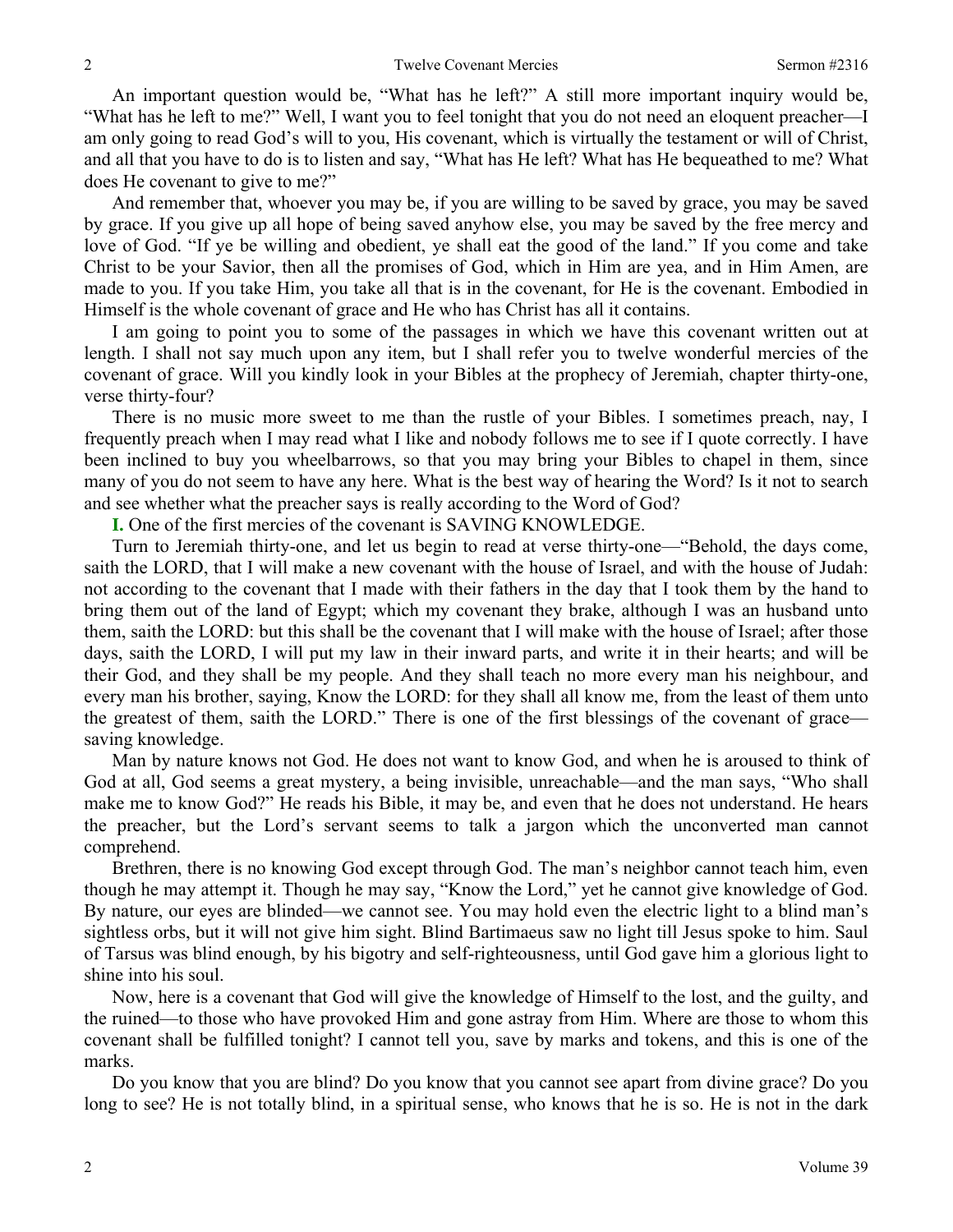who feels that he is in the dark—there is already some degree of the light that makes him perceive the darkness visible.

O soul, if you desire to know God, here is the covenant, "They shall all know me, from the least of them unto the greatest of them"! All God's chosen shall know Him. They shall not abide in ignorance. They shall not die in ignorance. They shall come to know the Lord and they shall grow in the grace and in the knowledge of their Lord and Savior Jesus Christ.

Oh, what a privilege this is! "If any of you lack wisdom, let him ask of God." If any man is ignorant of his God, let him hear the Word of the Lord and let him seek the Lord, and God will give him instruction concerning Himself, and make him to know the great JEHOVAH, the Father of our spirits, who passes by iniquity, transgression, and sin.

**II.** But I must not linger on any one blessing. The first covenant mercy is saving knowledge. The next is, GOD'S LAW WRITTEN IN THE HEART.

Let me read you verse thirty-three, again—"After those days, saith the LORD, I will put my law in their inward parts, and write it in their hearts; and will be their God, and they shall be my people." You know that the law of Moses was written on two tablets of stone. Wonderfully precious those two slabs of marble must have been when the divine finger had traced the solemn lines. Moses had a great charge to keep when he had those two divinely-written tablets, but he destroyed them because the people had in spirit broken them. It could not be that such divine writing should ever be handled or looked at by such an unholy people.

Now, brethren, it was of no use writing the law on tablets of stone except for the condemnation of the people. But when God comes in the covenant of grace, He does not merely give us the law in a Book, the law written in legible characters, but He comes and writes on the fleshy tablets of our heart. Then the man knows the law by heart. What is better, he loves the law.

That law accuses him, but he would not have it altered. He bows and confesses the truthfulness of the accusation. He cries, "Lord, have mercy upon us, and incline our hearts to keep Your law." And this is the covenant blessing—God makes men to love His commandments and to delight themselves in truth, and righteousness, and holiness.

A very wonderful thing is this writing in our heart. Nobody but God can write in human hearts. We can write certain thoughts upon your minds as we appeal to your ears, but to get at the heart is another thing. He that has the keys of heaven, He that has the keys of the heart, He that shuts and no man opens, or opens and no man shuts, can really get at the human heart.

But He does so get at it that He writes there His commandments, and this He does to men who formerly hated those commandments. He makes them love them. Men who despised His commandments, He makes to honor them. As for men who forgot His commandments, He writes them in their hearts, so that they cannot get away from them. As for men who would have changed the commandments, He changes their hearts instead, and then their hearts and the commandments agree together.

This is a second covenant blessing. Do any of you want these blessings? Would you like to know the Lord? Do you wish to have the law written on your hearts? Be it unto you according to your faith. Believe that God can do this for you—trust in Christ that it may be done unto you—and even so shall it be.

**III.** The third covenant mercy (we cannot dwell long on any item) is, FREE PARDON.

You will find this at the end of the thirty-fourth verse—"For I will forgive their iniquity, and I will remember their sin no more." Oh, this is a great blessing of the covenant. You people who have never sinned, or who think that you have not, you who believe yourselves to have always been good, or at least as good as you could be, and far above the average of mankind, you exceedingly excellent people, who have never done anything that you need to repent of very greatly, well, I have nothing for you here.

Only remember what Mary sang, "He hath filled the hungry with good things; and the rich" (that is you) "he hath sent empty away." But if there is a soul here that feels the burden of its guilt, one bowed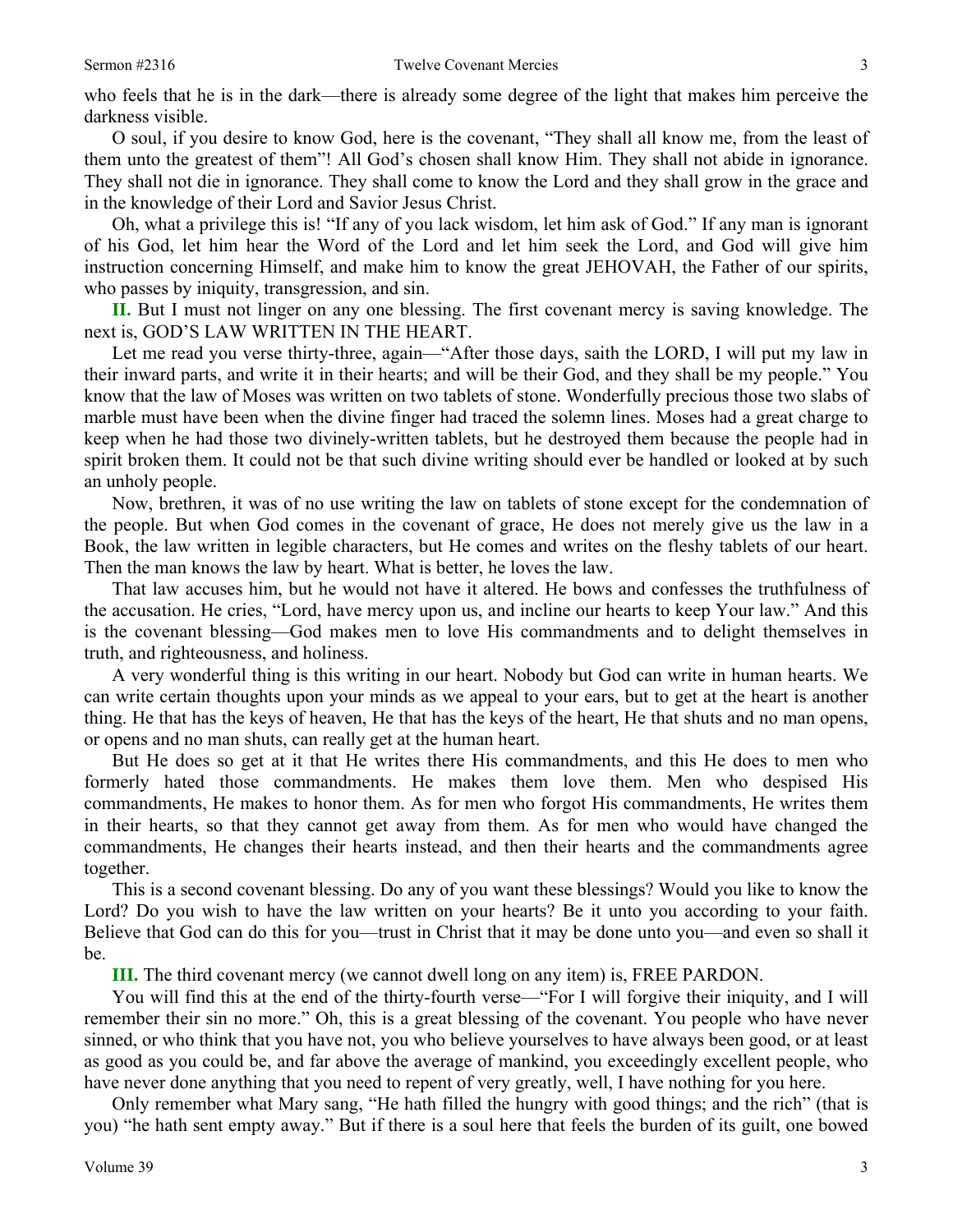down with grief because of the heavy load of past iniquity that lies upon it, why, surely you, if you have the faith, will jump for joy as you read these words, "I will forgive their iniquity, and I will remember their sin no more."

First, He will forgive it, blot it right out. "Be," says He, "as if you had never offended. Come to Me, come to My heart, as if you had always loved Me. Guilty though you be, I will not impute iniquity to your charge, I will forgive it." The great Judge will put on the white gloves and not the black cap. You shall be forgiven.

And then the Lord says, "I will remember their sin no more." It is a wonderful thing when omnipotence overcomes omniscience, when omnipotent love will not allow omniscience to recollect—"I will remember their sin no more."

Satan comes and pleads against the sinner, "Lord, he did so and so." God says, "I do not remember it." Nor does He remember it, for He laid it all on Christ, and Christ suffered the penalty due for it and therefore it is gone. It is never to be recalled. It stands not in the book of remembrance and as the Lord looks over this man's life, when He comes to the black pages, there is a blank—not a line of it is left for He who died has made the scarlet sins as white as snow. "I will remember their sin no more."

Oh, what a precious covenant mercy is this! I do not feel as if I wanted to elaborate or garnish it in any way, or give you any illustrations, or tell you any anecdotes. Was there ever set before you such a glorious gift? Will you not have it—the perfect pardon of every sin and a divine act of amnesty and oblivion, for every crime, of every sort, published in the covenant of grace to every soul that is willing to receive it through Christ Jesus the Savior?

**IV.** Let us look a little farther and see if there is not something more. Look to the next chapter, Jeremiah thirty-two, at the thirty-eighth verse—"And they shall be my people, and I will be their God." That is the next covenant mercy, RECONCILIATION.

The offense is put away, the sin is pardoned. "Now," says God, "they shall be my people." "Lord, they are the people who worshipped Baal. They are the horrid wretches who gave their children up to be burned in the red-hot arms of Molech." "They shall be my people," says the Lord. "But Lord, these are the men and women who committed adultery and fornication, and were even guilty of murder." "They shall be my people," says the Lord. "But Lord, they provoked You to anger year after year, and would not hearken to Your prophets." "They shall be my people," says the Lord, "and I will be their God."

Did you ever think how much there is involved in that expression, "I will be their God"? God is everything and when God gives Himself to us, He gives us more than all time and all eternity, all earth and all heaven. "Fear not, Abram," said the Lord to the patriarch, "I am thy shield, and thy exceeding great reward," as if it was reward enough for any man to have God to be his God—and so it is.

More riches than Croesus, more honor than the greatest conqueror, has that man who has this God to be his God forever and ever. "I will be their God, and they shall be my people." The young people might look that text up, and find how many times it occurs in the Word of God. I remember many times that God puts it, "I will be their God, and they shall be my people."

This is another grand covenant blessing. Are you willing to be the people of God? Are you willing to take Him, even this God to be yours forever and ever? If so it be, then the text is true concerning you, "I will make an everlasting covenant with you, even the sure mercies of David."

**V.** Will you follow me to the next verse for a fifth covenant mercy, the blessing of TRUE GODLINESS?

"And I will give them one heart, and one way, that they may fear me for ever, for the good of them, and of their children after them." See here, that the fear of God is the beginning of wisdom. "The fear of God" is a description of true godliness and God says that He will give this to men. He might have asked it of you, and rightly, too, but you would never have yielded it. But when He says that He will give it, that is a very different thing.

He is willing to give you His fear, to give you true religion, to bestow upon you that veneration of His sacred name which lies at the bottom of all godliness. He will give you that, give that to you who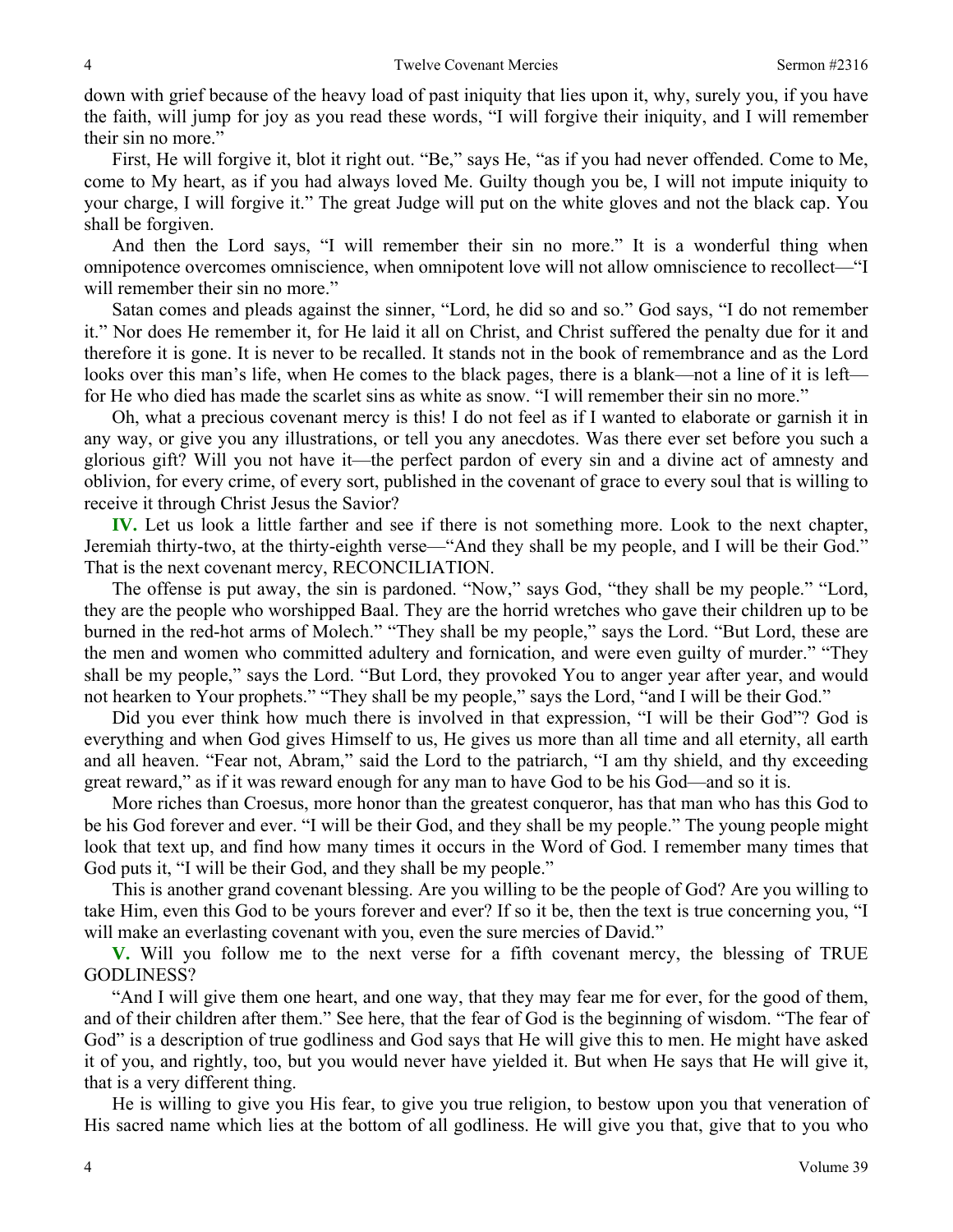never had it, and even despised it, to any of you who have lived all your lives without it, but who are willing to come and take it, this night, as the gift of His grace through Jesus Christ our Lord. May the Lord make you willing in this the day of His power, for that is a part of the covenant blessing! The willingness itself is His gift and this He gives freely to His own.

**VI.** Now look, dear friends, to the next verse, which is more wonderful than anything that I have yet read. The sixth covenant mercy is, CONTINUANCE IN GRACE.

"And I will make an everlasting covenant with them, that I will not turn away from them, to do them good; but I will put my fear in their hearts, that they shall not depart from me." Talk about final perseverance—is it not taught here? "I will not turn away from them, and they shall not depart from me."

What a covenant blessing this is! It reminds us of the words of the Lord Jesus concerning His sheep—"I give unto them eternal life; and they shall never perish, neither shall any man pluck them out of my hand." "Yes," I heard a man say, who did not believe what that verse teaches, "No man shall pluck them out of His hand, but they may crawl away from between His fingers."

No, they shall not. See how this text secures them both ways. "I will not turn away from them, to do them good: but I will put my fear in their hearts, that they shall not depart from me." Here are both gaps blocked—there is no getting out either way. God will not leave you and He will not let you leave Him. This is a covenant blessing, indeed.

Oh, for faith to grip it! The soul that comes to Christ and rests itself wholly upon Him, shall find two hands to grasp it, even these two gracious words, "I will not turn away from them," and "they shall not depart from me." And this is spoken of the guilty, of the very men who provoked God.

### *"Wonders of grace to God belong, Repeat His mercies in your song."*

If God saved the good, and the meritorious, and the righteous, then the proud Pharisees would swarm in every street in heaven and God would have no glory. But when He saves the vilest of the vile—then the publicans, who are afraid to lift their eyes to heaven when they think of their own unworthiness—will get near the throne and sing. Oh, how they will sing of free grace and dying love!

This covenant would be great enough if there were nothing more in it than the six blessings that I have mentioned.

**VII.** I must trouble you to turn in your Bibles to another prophecy, to read about another of the mercies of this covenant, namely, CLEANSING.

Some poor soul says, "Well, I can see that God is going to do great things, but I feel myself so unclean, I dare not come near to God. Why, sir, I am polluted all over, inside and out, I am altogether like a leprous man!"

Come then, let me read this verse to you, the twenty-fifth verse of the thirty-sixth chapter of Ezekiel—"Then will I sprinkle clean water upon you, and ye shall be clean: from all your filthiness, and from all your idols, will I cleanse you." God's Word elsewhere says, "Wash you, make you clean." That is your duty—but here you are told that the Lord will wash you, and make you clean. This is your privilege.

"Ye are clean," said Christ to His disciples, "through the word which I have spoken unto you." That is "the washing of water by the word" of which Paul wrote to the Ephesians. The Lord sprinkles this "clean water" upon the leprous and the polluted sinner, upon him who lies covered with his own blood, a filthy thing in the sight of God, and loathsome to himself. The free-grace covenant runs, "Then will I sprinkle clean water upon you, and ye shall be clean."

When God Himself says, "Ye shall be clean," I know that we are clean, for He is the best judge of true cleanliness. His pure and holy eyes detect every spot of sin and every latent trace of disease.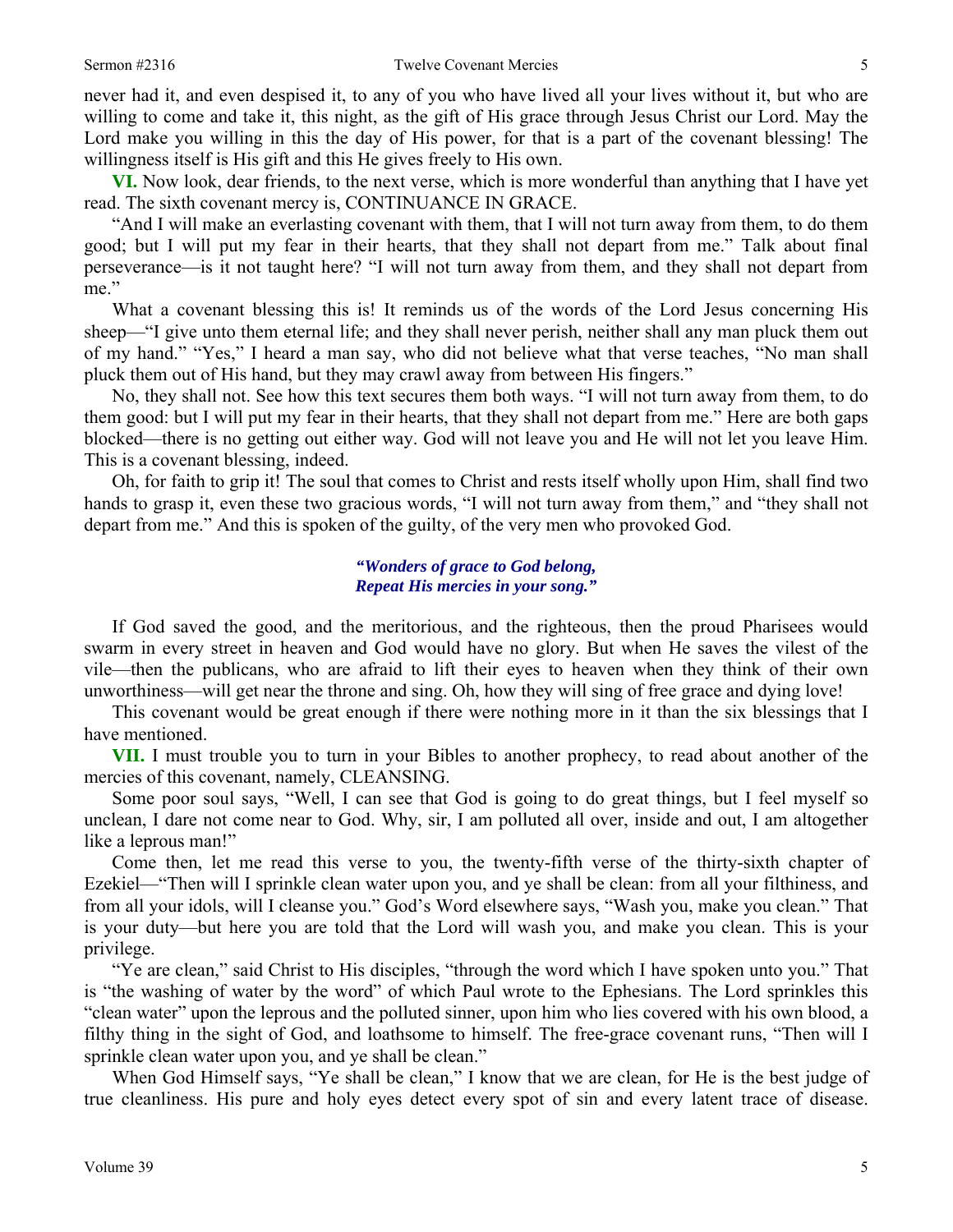Though it be deep within the heart, He can spy it out, but He says, "I will sprinkle you, and ye shall be clean." Blessed be His name!

And then He goes on to enumerate that from which He will cleanse us—"From all your idols will I cleanse you." Is drink your idol? Is some lust of the flesh your idol? "Oh!" say you, "I cannot get rid of these things." No, but the Lord can cleanse you from them. Only come to Him, hearken diligently to Him, trust Him, yield yourself up, surrender yourself to Him, and He will dash your idols in pieces and tear them from their thrones. He will also cleanse you from whatever else there may be that is unmentionable, "from all your filthiness"—things not to be spoken of, not even to be mentioned—those things that are done in secret, "I will cleanse you from them," says the Lord.

I may be speaking to somebody here who, as he listens to me, thinks that I am talking some rhodomontade, some romance. "Why," says he, "I am a filthy creature. I am a great sinner. Can God bless me?" Yes, He can bless even *you*.

Did you never hear of Colonel Gardiner? On the very night on which he had made an appointment to commit a filthy sin, Christ appeared to Him and he thought that he heard Him say, "I have done all this for thee; wilt thou never turn to Me?" He did turn to Jesus and he became noted as an eminent Christian man—more noted than he had formerly been as a debauched officer in the army.

The Lord Jesus Christ still works these wonders of grace. He meets men often when they are desperately set on mischief, just as a horse might be rushing into the battle, and He comes and lays His hand on the rein, and turns it, and leads it back whithersoever He wills, such is the power of His almighty love. I pray Him to do the same tonight according to this wondrous promise, "Then will I sprinkle clean water upon you, and ye shall be clean: from all your filthiness, and from all your idols, will I cleanse you."

**VIII.** Nor is that all, for if a man should be made clean once, he would soon get foul again if left to himself, so here follows the next astounding covenant mercy of RENEWAL OF NATURE.

Listen—"A new heart also will I give you, and a new spirit will I put within you: and I will take away the stony heart out of your flesh, and I will give you an heart of flesh." It is not said, "I will help you to this," but "I will do it." Not, "I will help you to make yourself a new heart." No, nothing of the kind, but "I will give you a new heart."

You know that if you cut off the branches of a tree, it will grow fresh ones, but if you could tear out its heart, it would never grow a new one. There are some creatures, like the lobster, that will shed their claws and the claws will grow again—but a lobster never grows a new heart. If the center of animal or vegetable life is once destroyed, there is no renewing it.

But God can work this miracle in human hearts, He can strike at the very center of man's nature and change it. It is little to render pure the streams, but it is a great marvel to cleanse an impure spring, so that a spring of bitter water suddenly turns sweet. This is a miracle that can only be worked by the finger of God and there is nothing short of this renewal of nature that is worth having.

I know that some people fancy that Christians, when they do not go into such and such worldly amusements, deny themselves very much. Nothing of the kind. It would be an awful denial to us if we had to go with the worldlings. Those who frequent the theater and places of loose amusement, perhaps think that it is a denial to us not to go with them. Oh, dear, dear, dear, they little know us!

When I go down to a friend's farm, I see a man carrying to the pigs a couple of pails full of food, but I never envy the pigs. I like them to have all that they can, and to enjoy themselves, but do not suppose that I am denying myself in not wanting their food. My taste does not lie that way. But suppose that a man has a hog's heart—what is the way to deal with him? To deny him his swill? Certainly not. Let him have it while he is like the hogs.

The thing that is wanted is a change of heart, and when his heart is turned into a renewed man's heart, and is made to be a God-like heart, then it is no denial to him to loathe the things which once gave him so much pleasure. His tastes are entirely changed and that is according to the promise of the covenant, "A new heart also will I give you, and a new spirit will I put within you."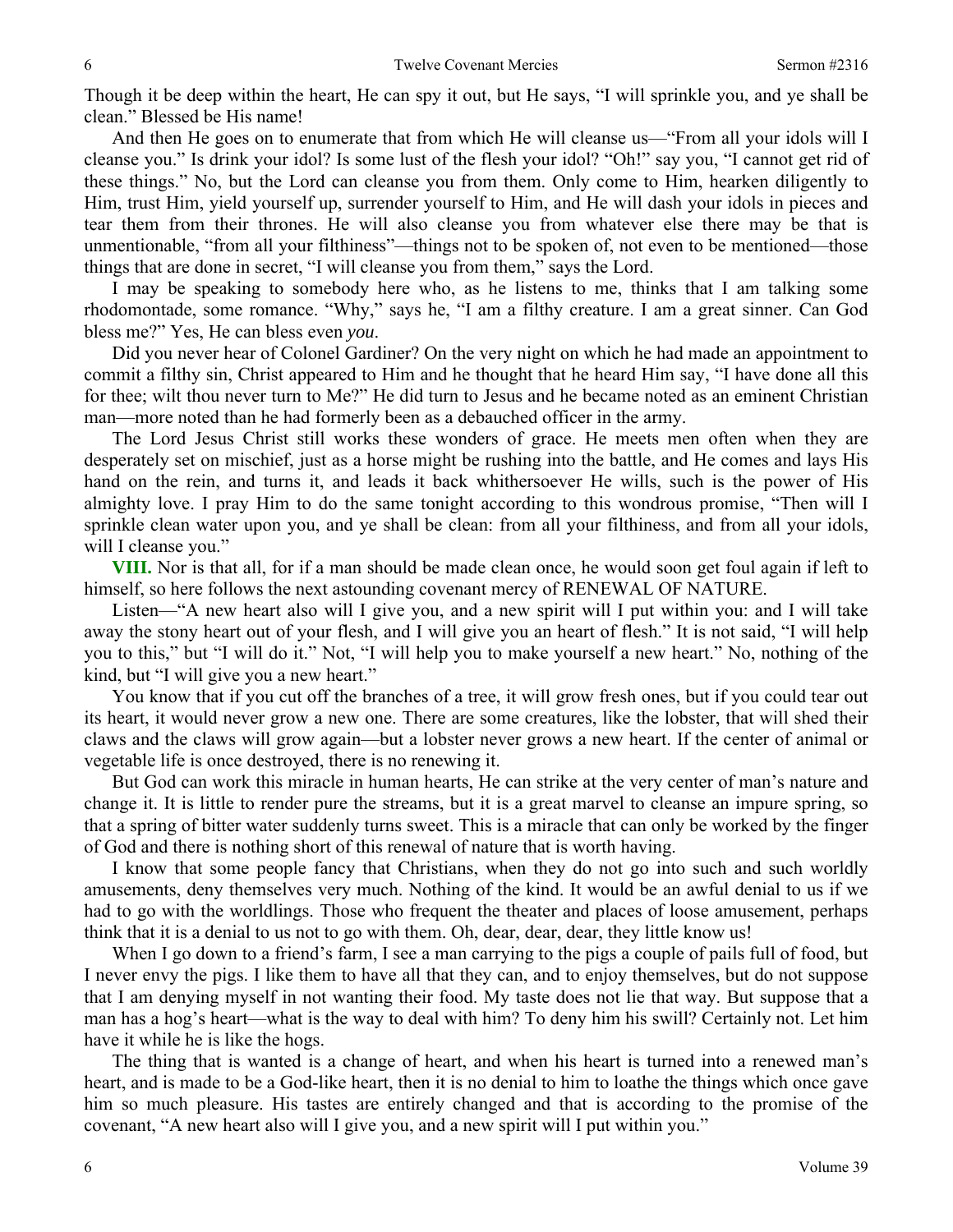The old heart is very hard in some. It seems to be petrified altogether—you cannot make any impression upon it. You are received with ridicule, however earnest you may be in your pleadings for God. But the Lord can change the stony heart.

> *"Our heart, that flinty, stubborn thing, That terrors cannot move, That fears no threat'nings of His wrath, Shall be dissolved by love.*

*"Or He can take the flint away, That would not be refin'd; And from the treasures of His grace, Bestow a softer mind."* 

Then the man, who was just now as hard as flint, sits and weeps over his sins. See how watchful he is in the presence of all kinds of temptations. He is half afraid to put one foot before another. The very man who was called "Devil-may-care" is now the one who does care and who trembles lest he should in any way grieve the living God. What a blessed covenant mercy is this!

**IX.** But I must hurry on. The ninth covenant mercy is, HOLY CONVERSATION.

Let me read verse twenty-seven—"And I will put my spirit within you, and cause you to walk in my statutes, and ye shall keep my judgments, and do them." When God deals with a man in the way of grace, He not only calls him to holiness, but He gives him holiness. He not only bids him walk in His way, but He makes him walk in His way—not by compulsion, not by any kind of physical force—but by the sweet influences of infinite love.

The man's entire life is changed externally, just as I have shown you that his heart is changed internally. "Oh!" says one, "this is very wonderful." It is. It is the standing wonder of the Gospel. Certain miracles have ceased, but the miracles of turning men from darkness to light, and from the power of Satan unto God, are being wrought every day. I rejoice that they are constantly being wrought in this very house of prayer, and I believe that they are going to be wrought tonight on some who are listening to me.

If this miracle be wrought, you will not attribute it to me—I know you will not, for you will remember how feeble I am—but you will understand that there is the power of God, working through the preaching of the Gospel, making dry bones to live and turning black sinners into bright saints, to the praise of the glory of His grace.

**X.** Once again, will you kindly look at the thirty-first verse? This will be the tenth covenant mercy, HAPPY SELF-LOATHING.

Perhaps you will wonder that I called this a mercy. Listen—"Then shall ye remember your own evil ways, and your doings that were not good, and shall loathe yourselves in your own sight for your iniquities and for your abominations." Free grace makes men loathe themselves. After God has done so much for them, they feel so ashamed that they do not know what to do.

"O Lord," says the saint, "to think that ever I should have sinned against One who loved me so much! That I, the elect of God, should have acted like the elect of hell! That I, who was God's own, should have called myself the devil's own! That I, who was chosen unto holiness and eternal life, should have passed it all by as if it were no concern of mine!" Oh, may God grant us this holy loathing, as He will do when we have once tasted of His infinite love!

**XI.** The next covenant mercy, mentioned in the thirty-seventh chapter, verses twenty-six to twentyeight, is the blessing of COMMUNION WITH GOD—"Moreover I will make a covenant of peace with them; it shall be an everlasting covenant with them: and I will place them, and multiply them, and will set my sanctuary in the midst of them for evermore. My tabernacle also shall be with them: yea, I will be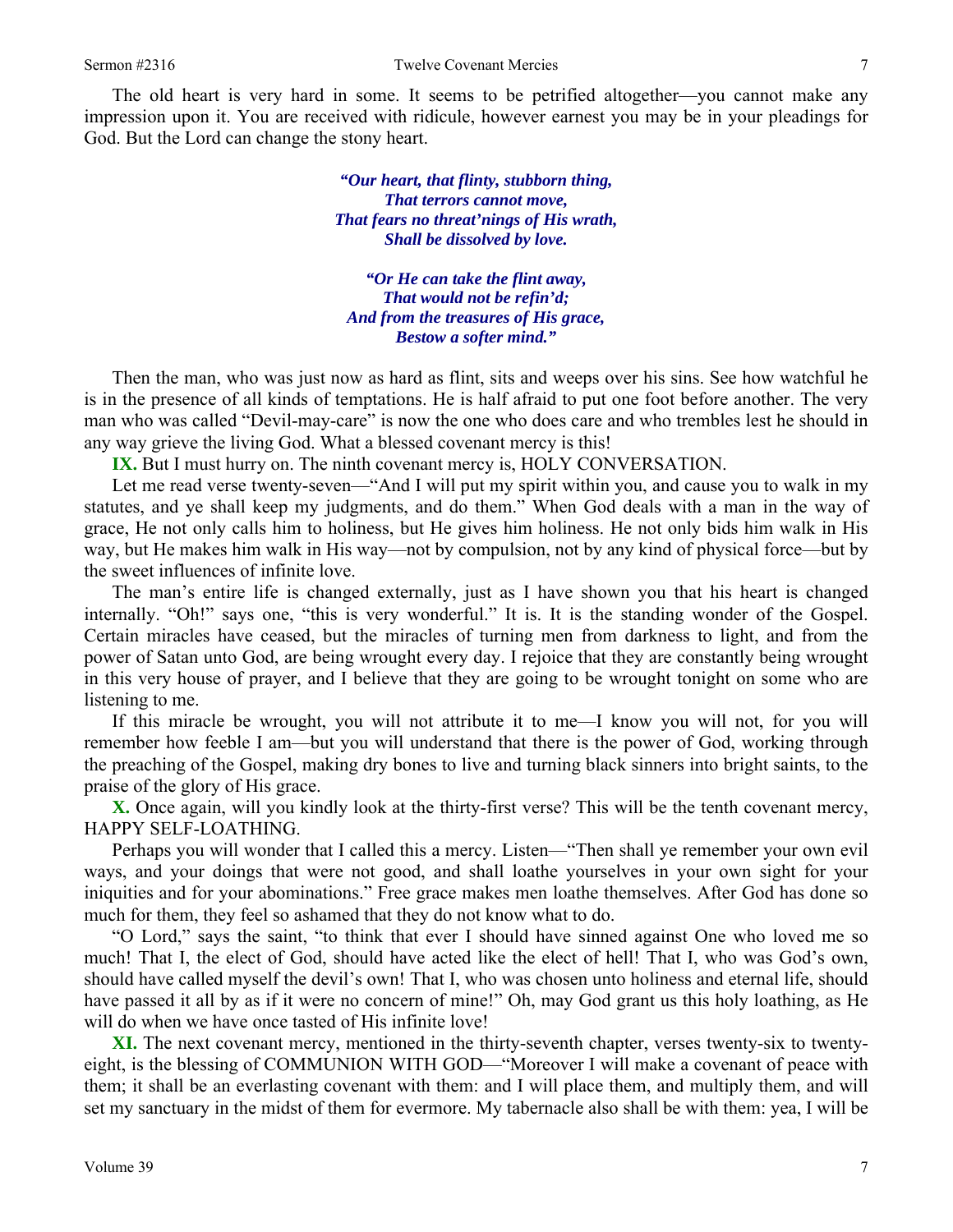their God, and they shall be my people. And the heathen shall know that I the LORD do sanctify Israel, when my sanctuary shall be in the midst of them for evermore."

God promises to set up His tabernacle and His temple in the midst of His people, and to make them His priests, His servants, His children, His friends. God will be no longer absent from you when this covenant work shall have been wrought in you, but you shall be brought to dwell in His presence, to abide in His house, and to go no more out forever, until the day when He shall take you to His palace home above, to be forever in His presence, and to serve Him day and night in His temple.

And all this is promised to the worthless, to the vilest of the vile, all this without asking of you anything but that you will be willing to receive Him, all this without requiring of you anything but just your emptiness that He may fill it, your sinfulness that He may cleanse it. Only you must surrender to Him. What have you to surrender? Nothing but a lot of rubbish of your own—your self-righteousness, especially, which is but filthy rags. The Lord bring you to this surrender even now!

**XII.** There is only one more covenant mercy for me to mention and I put it last because you will be surprised, perhaps, when I read it. It is about NEEDFUL CHASTISEMENT.

For that I must ask you to turn to Psalm eighty-nine and verse thirty—"If his children forsake my law, and walk not in my judgments; if they break my statutes, and keep not my commandments; then will I visit their transgression with the rod, and their iniquity with stripes. Nevertheless my lovingkindness will I not utterly take from him, nor allow my faithfulness to fail."

There is a rod in the covenant. Children of God, you do not like it—it were not a rod if you did—but it is good for you when you come under the fatherly discipline of God. Though He will never take His everlasting love from you, nor suffer His faithfulness to fail, yet, when you transgress, the rod shall be sure to fall upon you, and sometimes its strokes shall come upon you before you transgress, to keep you from sinning.

I often hear of some of God's dearest servants suffering. I heard of one whom I am sure God loves very much. He is very useful. He spends himself in his Master's work. He is also very prosperous—God gives to him great wealth, which he discreetly and wisely uses, but he has had a very sharp affliction come upon him lately, which is enough to break his heart.

And when I heard it, I said, "Yes, yes, God loves him. God loves him." If you are a child of God, note this truth and accept it with joy—our heavenly Father never pampers His children. We may spoil our girls and boys, but our Father never spoils His children. If He gives you great happiness, and great success, and makes you useful, He will every now and then give you a whipping behind the door.

You think sometimes, "That man is very happy. He has great blessing resting on his work." Yes, this man is very happy to tell you that he has not all sweets to drink, to make him sick and ill, but there are bitter tonics, sharp blows of the rod, to keep him right. If we have to bless God more for any one thing than for everything else, it is to thank Him that we have not escaped the rod.

Sickness is a choice blessing from God. I cannot measure the unutterable good that comes to us full often in that way—and losses in business, and crosses, and bereavements, and depressions of spirit, are all, when we see them in the light eternal, so many covenant mercies.

The true-born child of God cannot escape the rod and would not if he might. He gets afraid when he does not sometimes feel it. He will not long have to be afraid about it, for it will come in due time. I think that I hear somebody say, "I do not want that." No, just so—you want worldly pleasure. Perhaps God will let you have it till you have spent all your substance on it, as the prodigal did—and then you will find that it is all weariness and sorrow—and you will want something better.

But if tonight you will say, "I will take the covenant of grace, rod and all, for if I can be God's child, I will very gladly take the rod as part of the mercies of the covenant," come along, and you shall have it. Seek the Lord tonight. Give not sleep to your eyes, nor slumber to your eyelids till you have found Him. God grant you all the mercies of the Everlasting covenant, for Jesus' sake! Amen.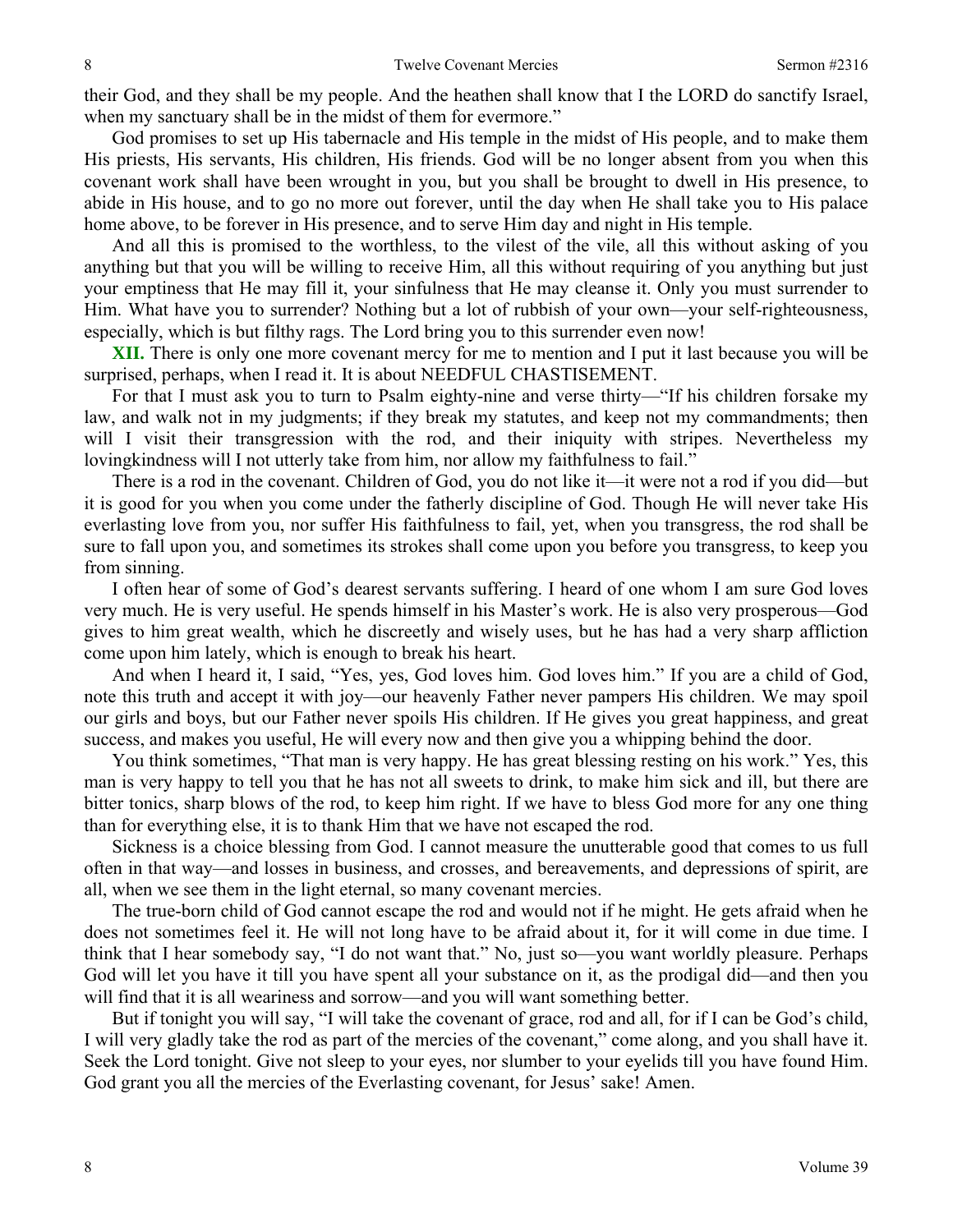#### **EXPOSITION BY C. H. SPURGEON**

### *JEREMIAH 32:30-42*

**Verse 30.** *For the children of Israel and the children of Judah have only done evil before me from, their youth: for the children of Israel have only provoked me to anger with the work of their hands, saith the LORD.* 

Here were people who had done nothing else but evil. God had been very good to them, but they had been very bad to Him. From their youth, and without a break, they had continued to rebel.

**31.** *For this city hath been to me as a provocation of mine anger and of my fury from the day that they built it even unto this day; that I should remove it from before my face,* 

Jerusalem, which ought to have been a holy city, had been so impure that it had been a standing provocation to God from the day it was built.

**32.** *Because of all the evil of the children of Israel and of the children of Judah, which they have done to provoke me to anger, they, their kings, their princes, their priests, and their prophets, and the men of Judah, and the inhabitants of Jerusalem.* 

They seem to have been all alike. With scarcely an exception, from the highest class to the lowest, they were always disobeying God.

**33.** *And they have turned unto me the back, and not the face: though I taught them, rising up early and teaching them, yet they have not hearkened to receive instruction.* 

This is a fearful indictment. When men refuse to learn better, turn their back upon the King of kings, and will have nothing to do with Him, surely the time for vengeance has come.

**34-35.** *But they set their abominations in the house, which is called by my name, to defile it. And they built the high places of Baal, which are in the valley of the son of Hinnom, to cause their sons and their daughters to pass through the fire unto Molech;* 

There was nothing so terribly bad but they would do it. There was nothing so unnatural, so detestable, but they must practice it.

**35-38.** *Which I commanded them not, neither came it into my mind, that they should do this abomination, to cause Judah to sin. And now therefore thus saith the LORD, the God of Israel, concerning this city, whereof ye say, It shall be delivered into the hand of the king of Babylon by the sword, and by the famine, and by the pestilence; behold, I will gather them out of all countries, whither I have driven them in mine anger, and in my fury, and in great wrath; and I will bring them again unto this place, and I will cause them to dwell safely: and they shall be my people, and I will be their God:* 

Is not this a wonderful passage? After all this sin, and all this provocation, when we expect the thunder and lightning of divine judgment, behold, there is nothing but the sweet voice of pitying love— "They shall be my people, and I will be their God." Oh, the wonders of divine grace! See what the covenant of grace does for guilty men.

**39-40.** *And I will give them one heart, and one way, that they may fear me for ever, for the good of them, and of their children after them: and I will make an everlasting covenant with them,* 

"With them"—with these very people who had provoked Him, and served Molech, and bowed before idol gods, and put the Lord to shame, and angered Him.

**40-41.** *That I will not turn away from them, to do them good; but I will put my fear in their hearts, that they shall not depart from me. Yea, I will rejoice over them to do them good, and I will plant them in this land assuredly with my whole heart and with my whole soul.* 

A whole-hearted God, blessing those upon whom He looks with an eye of grace. It is a wonderful thing. If He had set His whole heart to destroy them, it would have seemed natural, but God is far above any conception of ours, and so, in the midst of guilt extraordinary and almost immeasurable, behold love equally extraordinary and grace altogether measureless.